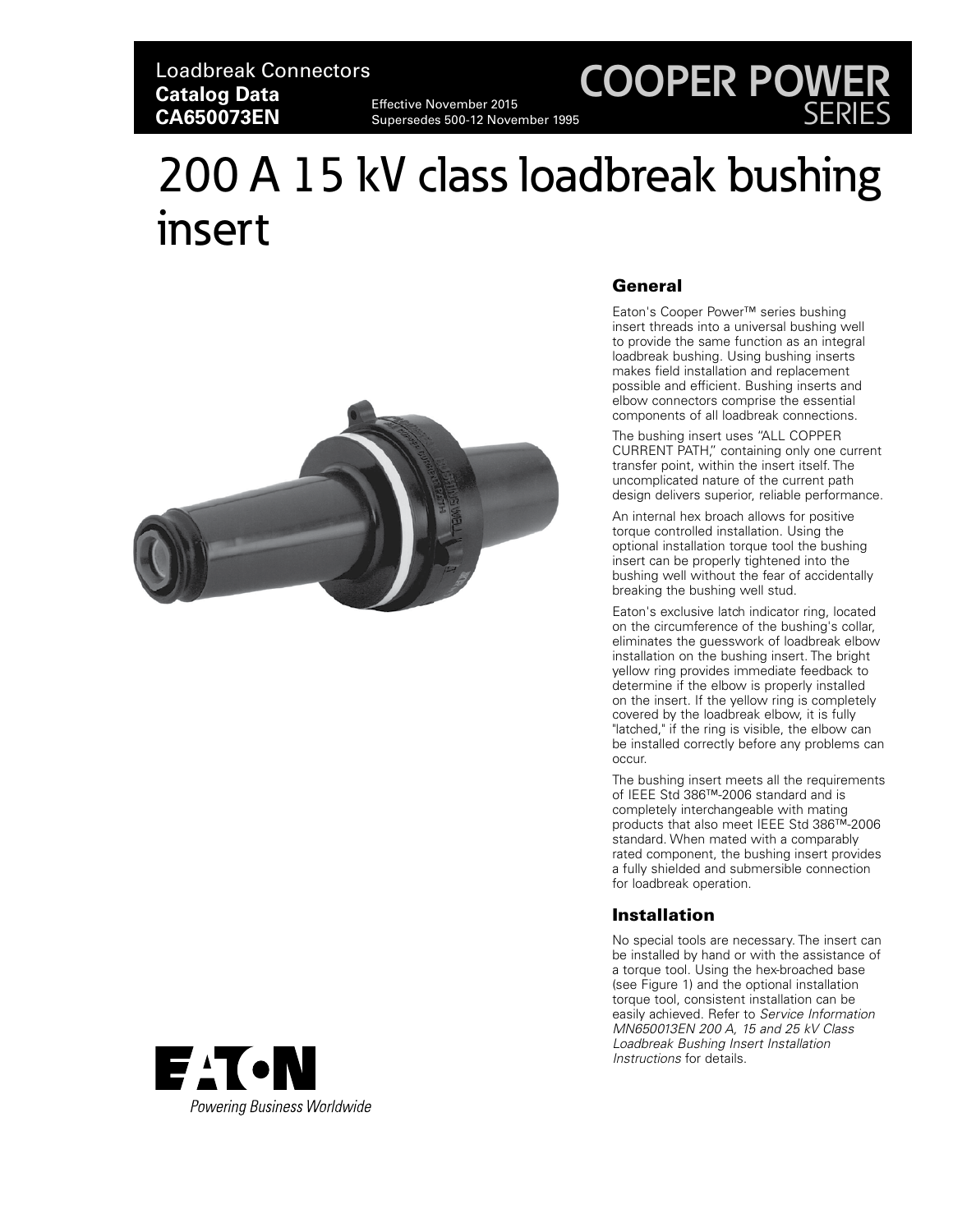### Catalog Data CA650073EN

# Production tests

Tests conducted in accordance with IEEE Std 386™-2006 standard:

- AC 60 Hz 1 Minute Withstand
	- 34 kV
- Minimum Corona Voltage Level
	- 11 kV
- Tests conducted in accordance with Eaton requirements:
- Physical Inspection
- Periodic Dissection
- Periodic Fluoroscopic Analysis

#### **Table 1. Voltage Ratings and Characteristics**

| <b>Description</b>             | k٧   |
|--------------------------------|------|
| <b>Standard Voltage Class</b>  | 15   |
| Maximum Rating Phase-to-phase  | 14.4 |
| Maximum Rating Phase-to-ground | 8.3  |
| AC 60 Hz 1 Minute Withstand    | 34   |
| DC 15 Minute Withstand         | 53   |
| <b>BIL and Full Wave Crest</b> | 95   |
| Minimum Corona Voltage Level   | 11   |

Voltage ratings and characteristics are in accordance with IEEE Std 386™-2006 standard.

#### **Table 2. Current Ratings and Characteristics**

| <b>Description</b>      | <b>Amperes</b>                                                                  |
|-------------------------|---------------------------------------------------------------------------------|
| Continuous<br>Switching | $200A$ rms<br>10 operations at 200 A rms at 14.4 kV                             |
| <b>Fault Closure</b>    | 10,000 A rms symmetrical at 14.4 kV after 10 switching<br>operations for 0.17 s |
| Short Time              | 10,000 A rms symmetrical for 0.17 s<br>3,500 A rms symmetrical for 3.0 s        |

Current ratings and characteristics are in accordance with IEEE Std 386™-2006 standard.

# Ordering information

The standard insert kit is packaged in a heavy duty polyethylene bag. Thirty individual kits are packed to a single multi-pak box. Other packaging options are also available. Please contact the factory for the appropriate part numbers. To order the 15 kV Class Loadbreak Bushing Kit, refer to Table 3.

#### **Table 3. Loadbreak Bushing Insert Kit**

| <b>Description</b>       | <b>Catalog Number</b> |
|--------------------------|-----------------------|
| Loadbreak Bushing Insert | I BI215               |
| Installation Torque Tool | LBITOOL               |

Each kit contains:

- Loadbreak Bushing Insert
- Shipping Cap (not for energized operation)
- Silicone Lubricant
- Installation Instruction Sheet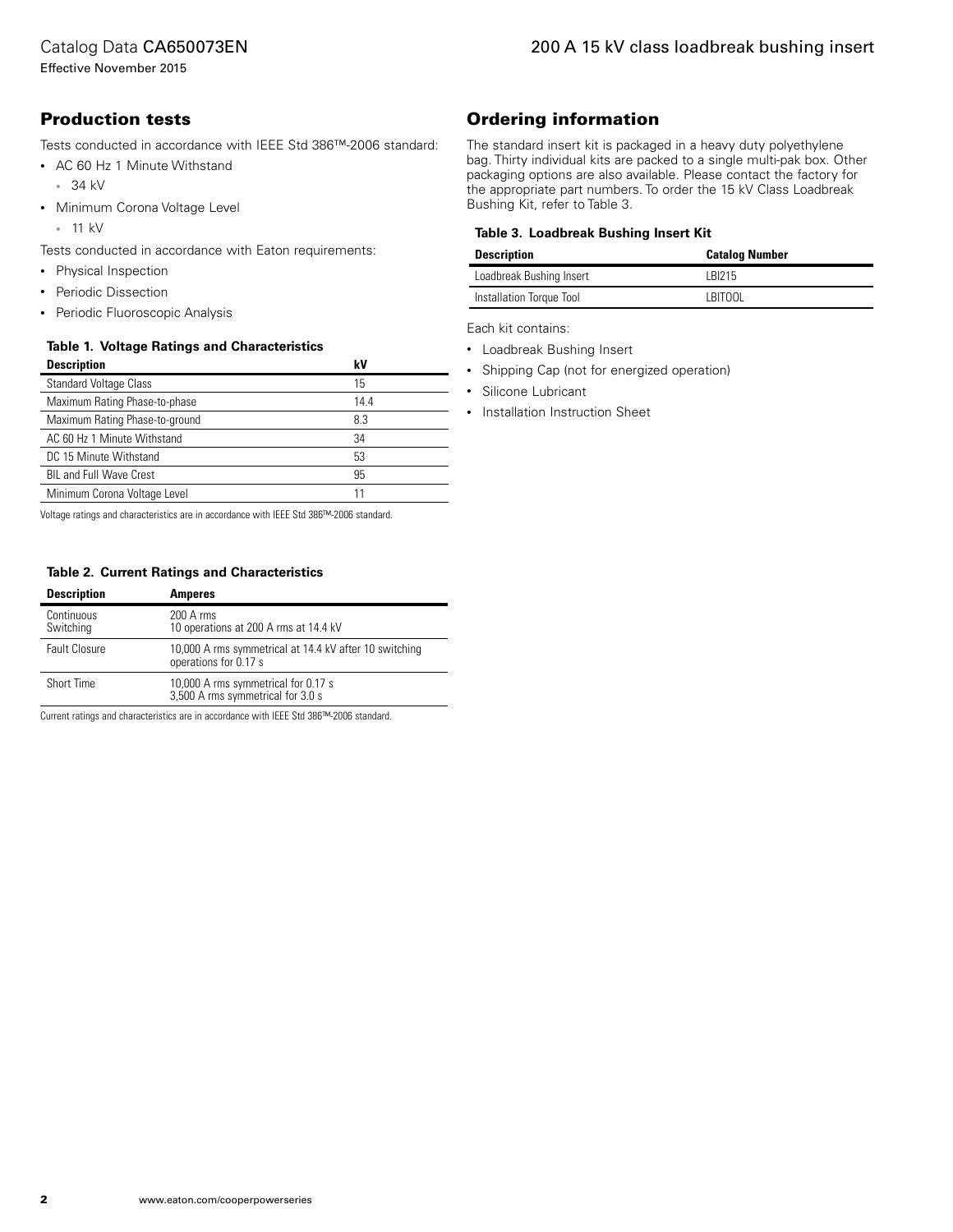# Catalog Data CA650073EN

Effective November 2015



#### **Figure 1. Bushing Insert cutaway illustrates uncomplicated nature of current path.**



**Note:** Dimensions given are for reference only.

**Figure 2. Bushing Insert profile and stacking dimensions, as referenced in Figure 13 IEEE Std 386™-2006 standard.**